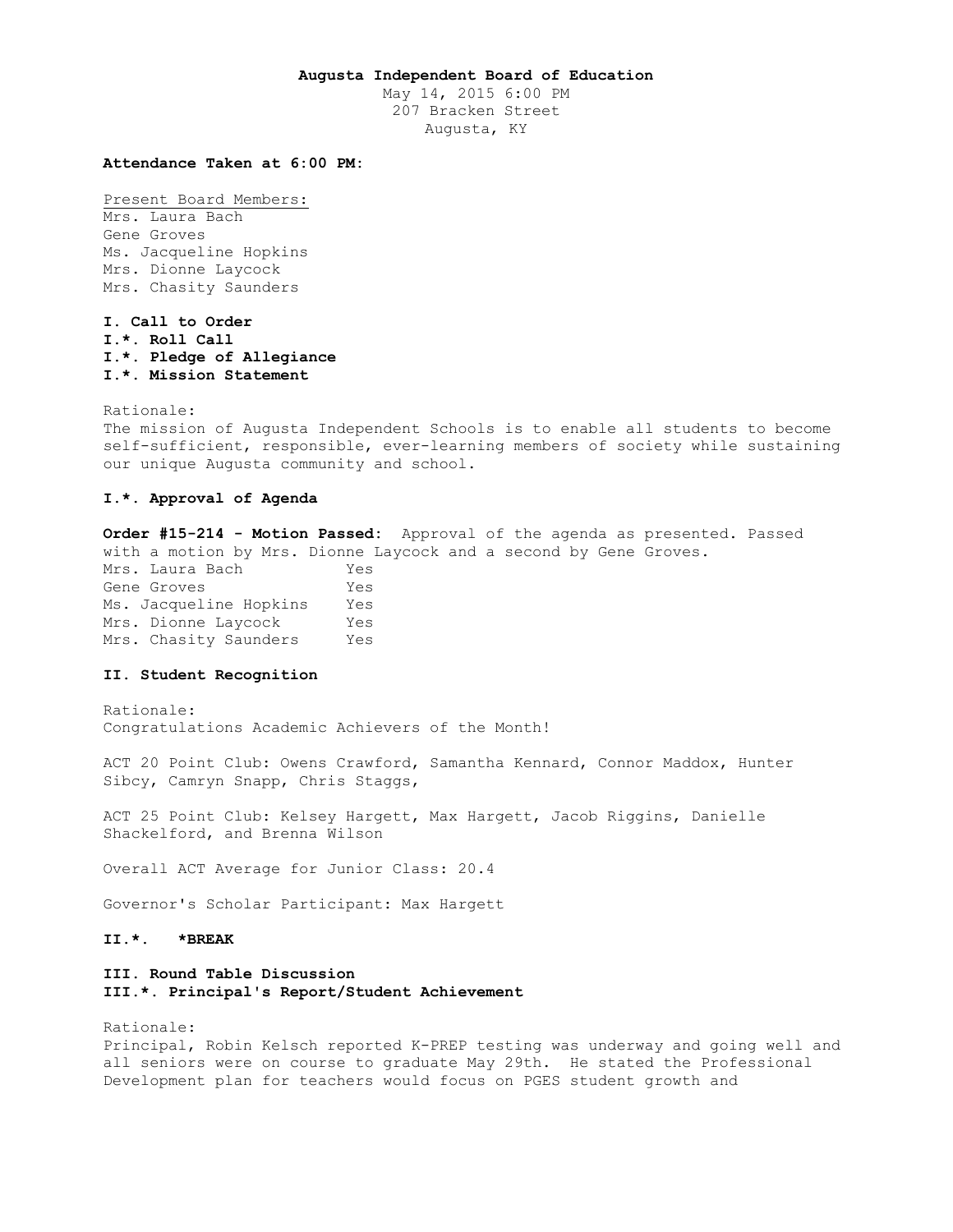professional growth goals, technology practices, seclusion and restraint training and substance abuse detection and prevention.

# **III.\*. Approve 2015-2016 Salary Schedules & Tentative Budget**

Rationale: Kelley Gamble, finance officer consultant provided the monthly budget and tentative budget report. He stated the district budgets were solvent and healthy. Monthly Budget Report The general fund revenue receipts through April total \$1,521,000. Over \$206,000 has been collected in general property taxes. The district has collected just over \$21,000 in PSC taxes this year. Motor vehicle taxes have generated over \$22,200 year-to-date. Utility taxes have generated \$93,700. Tuition payments are nearly equal to this time last year, having collected \$14,350. SEEK revenue is approximately \$1,075,000, with a budgeted amount of 1,291,778. Expenditures through April were approximately \$1,375,000, which is \$101,000 less than last year. Receipts exceeded expenditures by approximately \$146,500 through April. The school budget has expended \$18,250 through April. There were \$730 in expenses for the month. 57% of the budget has been used, with \$13,800 remaining in the school budget for the final two months. Maintenance expenses through April were \$225,400. \$96,450 has been spent on utilities and insurance. \$9,000 has been expended on general maintenance and custodial supplies, with \$500 obligated. Approximately \$61,000 of the expense costs are for salaries and benefits. 75% of the maintenance budget has been utilized, not taking into account the playground expenses. Through the end of April, transportation costs are at \$64,000, with 66% of the transportation budget being utilized. \$38,700 has been spent on salaries and benefits. \$10,400 has been expended on fuel year-to-date, with \$7,700 being spent on repairs, parts, and bus maintenance and nearly \$1,000 obligated. All fund 2 special revenue grants are on target in regards to the budget. Food service income through April was \$163,200. This year's receipts currently exceed 2014 by nearly \$10,000. While local revenues are nearly equal to last year, (+\$600); federal reimbursements from the NSLP are currently \$9,000 more than last year. Expenditures sit at \$142,200 year-to-date, which is \$6,000 less than through this period last year. The current food service balance is \$20,950. 2015-2016 Tentative Budget The Tentative Budget is the first projection for the upcoming fiscal year with significant and known conditions. SEEK funding has been established, as well as salary increases. Other planned activities are finalized as the clarity of the budget situation has improved. The general fund beginning balance for next year is projected to be \$93,000 higher than the current year. Local tax revenue is projected to only increase slightly more than 4%. 70% of this increase comes from utility taxes. The largest revenue increase come from the SEEK program, estimated at \$25,320. The ADA used for the SEEK estimate was 257.0, down from the 270 that was in effect this year. Other revenues are basically the same except the district is experiencing increasing revenue from Medicaid Reimbursement. Also, the transfer from Capital Funds to the General Fund operating account is increasing to \$37,304 next year compared to \$16,015. This is as a result of the district's debt service decreasing \$23,000 in 2015-16. Total increase in current receipts is \$61,544. Total current budgeted receipts are \$2,238,765. The new salary table for 2015-16 is being utilized for this projection with the mandated 2% raises, so personnel have been moved up a year in experience and placed on the 2015-16 salary schedules. No staff increases are anticipated. Salaries are budgeted at \$46,000 more than the current fiscal year. Employer matching costs are expected to increase by \$20,000, which equates to a 20%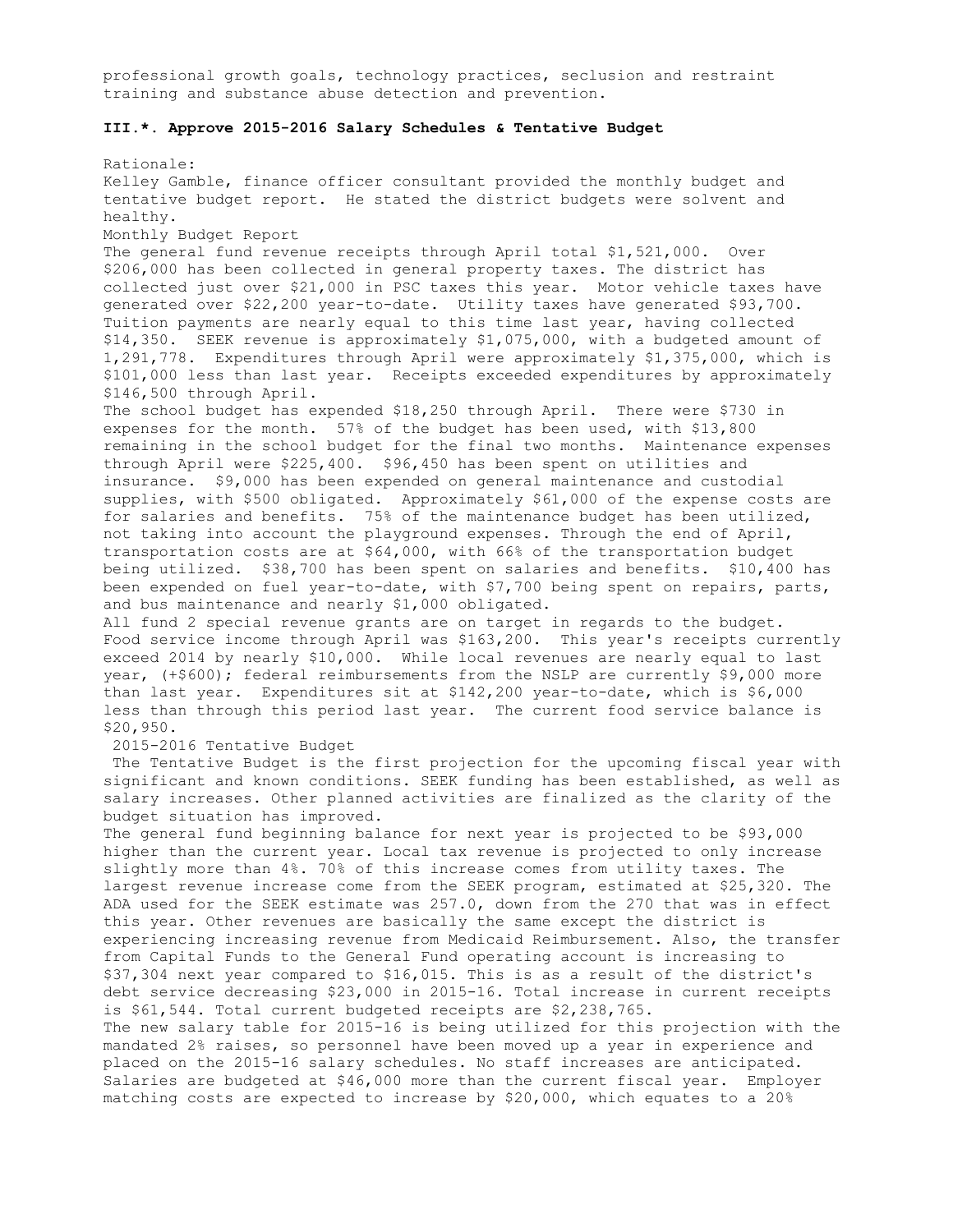increase. Most of this is due to the Teacher Retirement match that is increasing 33%. Fortunately, this is the last year for increases in this match. The school's instructional budget has been expanded to \$39,700, up from \$31,700 this year and \$26,700 in the prior fiscal year. There is now \$15,500 budgeted for the purchase of a van to be used when transporting smaller numbers of students. Other operational costs such as utilities, maintenance, fuel, insurance, etc. were individually budgeted based on current and historical amounts, and for known requirements such as KISTA lease payments and KETS match. Non-Personnel expenditures were increased just over \$23,000 for next year. Total budgeted current expenditures are \$2,175,889. Budgeted receipts exceed budgeted expenditures by \$68,876 with a projected ending fund balance of \$326,927, equivalent to 13.1 % of General Fund expenditures. The budgets in the Special Revenue Fund are dictated by state and federal grant awards. The State grant allocations are available but Federal program awards have not been finalized. For those that we do not have the allocation, we are using last year's award. The personnel that are paid from these grants have been budgeted using the new salary and benefit levels. The grants were adequate to find these personnel and General Fund should not have to commit any funding to balance fund any grant awards except possibly the FRYSC grant, which is only \$31,295. The notable increase in grant funding is the RTA grant that is funded for \$97,000 over this year and next. The other grant awards are virtually unchanged. Revenue of \$25,700 is budgeted in Capital Outlay, Reflecting the decrease expected in Average Daily Attendance. This entire amount will be transferred to General Fund for current operating expense. The remaining balance of (\$12,088) will be held in escrow in order to receive School Facilities Construction funding. The Building Fund Revenue of \$98,585 (\$70,140 state/\$28,445 local) is budgeted for next year. \$86,981 will be used to retire debt, and the remaining \$11604 will be transferred to General Fund for operating expense. The Debt Service Fund is a transfer fund to record debt payments by the district and debt service made by the state on behalf of the district. The District debt service decreases to \$86,981 next year from \$110,671. The state portion of Augusta's debt is \$29,634. The Food Service Fund is budgeted with a contingency of \$20,700 this year and increases to \$33,400 next year. Revenues in the Food Service are increased by \$41,000 based on new reimbursement rates and expected increases in A-La Carte sales. Expenses have barely increased this year and the fund is becoming more solvent. Overall, even though ADA is expected to decrease next year, adjustments made in prior years allow the district to still increase the contingency amount and

still provide existing and new services. The grant funds are in excellent shape and Capital funding exceeds capital requirements by 27%.

**Order #15-215 - Motion Passed:** Approve 2015-2016 Salary Schedules & Tentative Budget passed with a motion by Ms. Jacqueline Hopkins and a second by Mrs. Chasity Saunders.

| $\frac{1}{2}$          |     |
|------------------------|-----|
| Mrs. Laura Bach        | Yes |
| Gene Groves            | Yes |
| Ms. Jacqueline Hopkins | Yes |
| Mrs. Dionne Laycock    | Yes |
| Mrs. Chasity Saunders  | Yes |

## **III.\*. Facilities Update**

Rationale: The Energy Management Report for the March indicates the district had an increase in total energy consumption of 79,774 kBTU, which created an additional energy cost of \$751. Through March-YTD, the district has used 16,067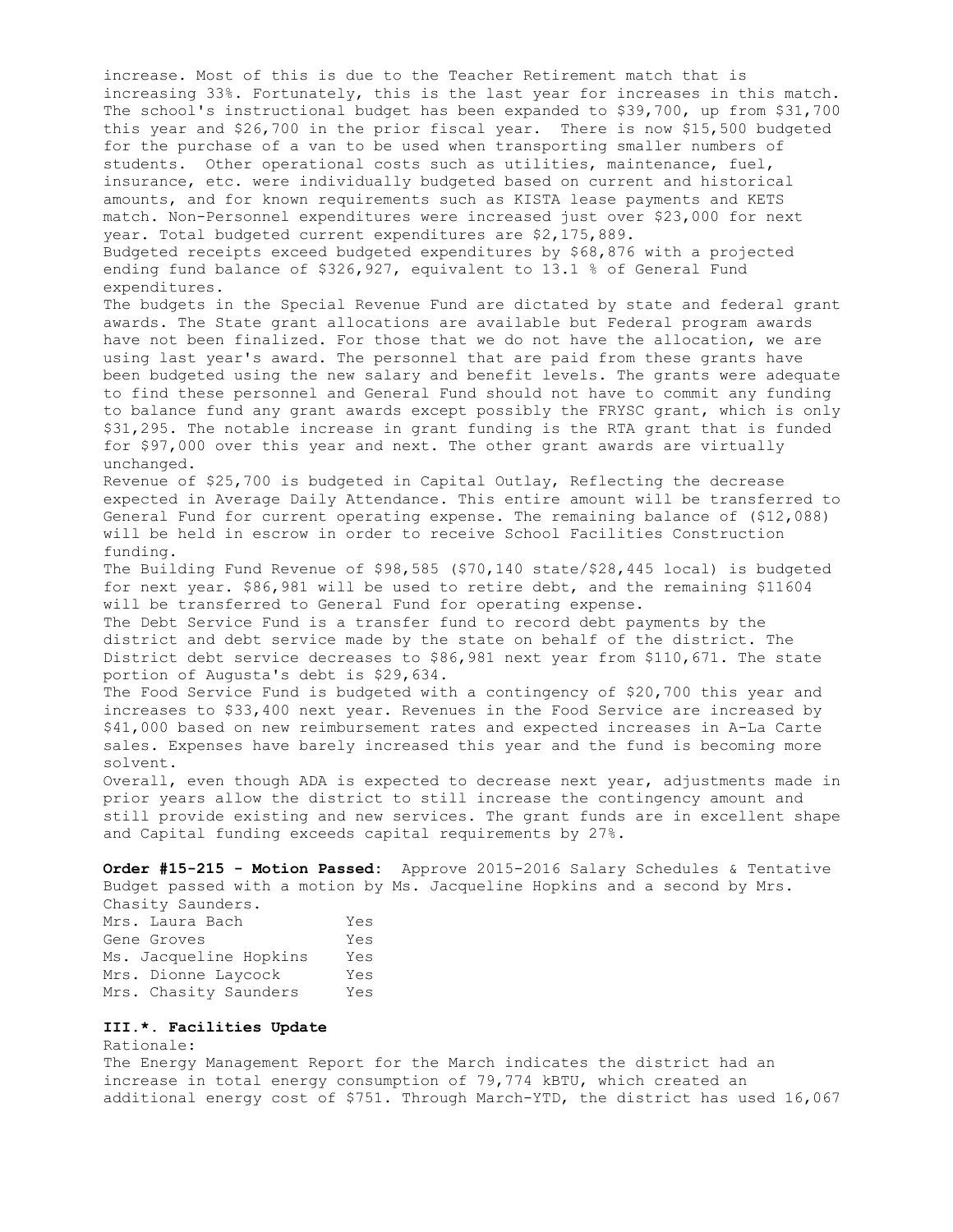(\$1,446) fewer kilowatt-hours (kWhs), but 1,754 (\$1,666) more CCF (hundreds of cubic feet) of natural gas, as compared to the 3-year (FY2010-FY2012) baseline averages. Therefore, March-YTD, the district has paid approximately \$220 (\$1,666-\$1,446) more in total energy dollars due to the increase in natural gas consumption this winter.

KU Rate Increase: Effective July 1st, 2015 Monthly Maintenance:

 Serviced lawn mowers Replaced batteries in exit signs Repaired urinal and toilet Repaired air conditioner in server room Repaired missing piece of concrete in library Replaced refrigerator Consumer Science classroom and moved old refrigerator to the lounge.

## **III.\*. Approve Renovation Base Bid, Alternate Bids, Revised BG-1, and Advertisement of Bid Package 2.**

Rationale:

G. Scott & Associates, Architect, Craig Aossey informed the board RJ Construction was the low bidder for the Phase I Renovation Project at \$510,650.00 which was much lower than expected. He recommended the district advertise for a Bid Package 2 to complete additional needs on the District Facilities Plan and to have only one bond sale.

Bid Package 2 would include; original building window replacement, interior doors and hardware replacement and replacement of aged roofs on the boiler building and media/library building.

**Order #15-216 - Motion Passed:** Approve Renovation Base Bid, Alternate Bids, Revised BG-1, and Bid Package 2. Passed with a motion by Gene Groves and a second by Mrs. Dionne Laycock.

Mrs. Laura Bach Yes Gene Groves Tes Ms. Jacqueline Hopkins Yes Mrs. Dionne Laycock Yes<br>Mrs. Chasity Saunders Yes Mrs. Chasity Saunders

### **III.\*. Approve Liberty Mutual Insurance for 2015-2016**

Rationale:

Superintendent McCane provided an overview of the insurance renewal quote from Liberty Mutual and Seneca. She stated the overall increase was due to a significant Worker's Compensation claim but the price would reduce in three years, if no other significant claims were made by the district.

The board opted to eliminate the additional \$600 for law enforcement liability because the district is low risk.

Insurance Renewal Includes: Property, Fleet, Umbrella and Worker's Compensation totaling \$ 42,075.

**Order #15-217 - Motion Passed:** Approve Liberty Mutual Insurance for 2015-2016 passed with a motion by Mrs. Chasity Saunders and a second by Ms. Jacqueline Hopkins.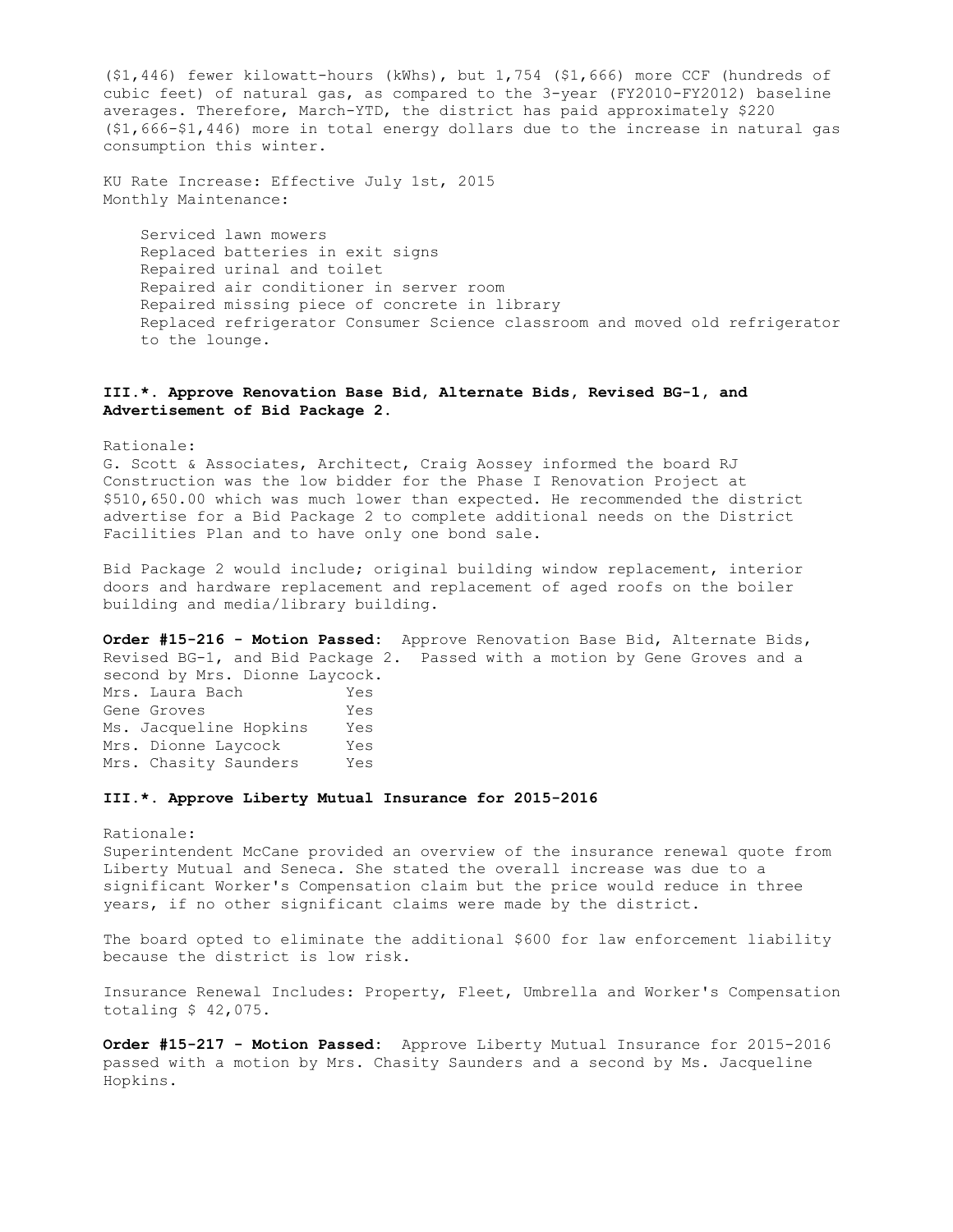Mrs. Laura Bach Yes Gene Groves Tes Ms. Jacqueline Hopkins Yes Mrs. Dionne Laycock Yes Mrs. Chasity Saunders Yes

### **III.\*. Approve Participation in Community Eligibility Provision**

Rationale:

Superintendent McCane recommended the board approve participation in the Community Eligibility Provision Program starting during the 2015-2016 school year. This is a four year commitment for all students to receive lunch for free. The district exceeds the 40% minimum requirement for students on the Direct Certification list and the district is at approximately 47%. The NSLP will reimburse the district at 70% when the district is at the 50% threshold so the district should break even. However, there is always the possibility the board could have to fund the difference from the general fund but that is not likely and it would be minimal.

#### **III.\*. Approve to Eliminate Student Insurance Policy 9.23**

Rationale:

**Order #15-218 - Motion Passed:** Approve to Eliminate Student Insurance Policy 9.23 passed with a motion by Ms. Jacqueline Hopkins and a second by Mrs. Dionne Laycock. Mrs. Laura Bach Yes

Gene Groves Tes Ms. Jacqueline Hopkins Yes Mrs. Dionne Laycock Yes Mrs. Chasity Saunders Yes

### **IV. Communications IV.\*. Superintendent's Report**

Rationale:

Superintendent McCane informed the board the district was awarded \$6,000 grant from the R.C. Durr Foundation for classroom technology needs and was granted a third KETS Offer of Assistance for \$1,800 for technology needs.

The board learned the Superintendent's Student Advisory Council performed a community service project by cleaning up Marshall Park for the City of Augusta and the Augusta Independent Educational Foundation 501 (c) (3) application was completed and sent to IRS for approval.

Superintendent McCane stated she would be completing the SPGES Self-Reflection and send board members a copy to review.

Enrollment P-12: 290 and K-12: 273 and April Attendance: 96.4%

**IV.\*. Citizens IV.\*. Board Members** 

**V. Business and Consent**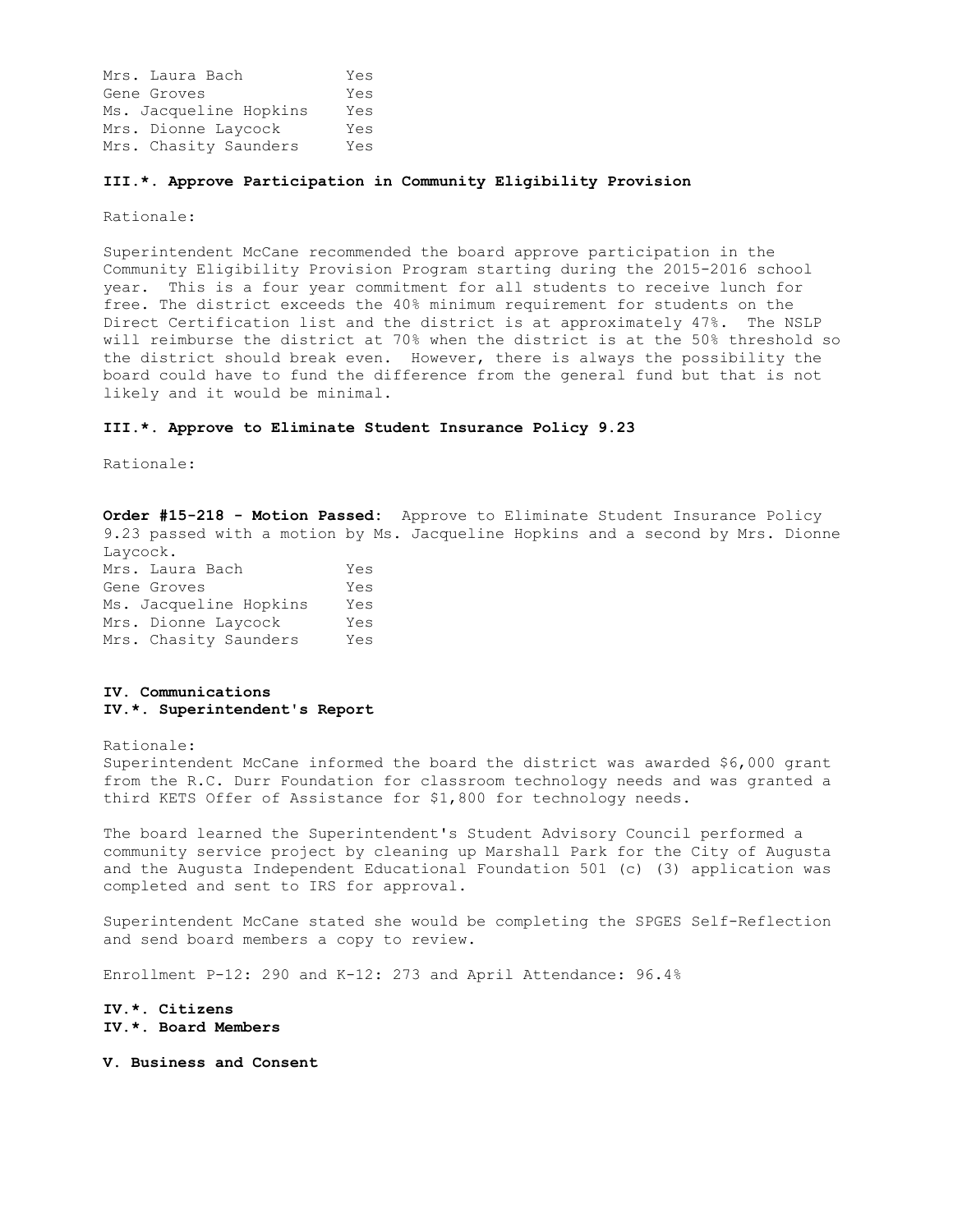**Order #15-219 - Motion Passed:** Approval of the Business and Consent items as presented passed with a motion by Mrs. Dionne Laycock and a second by Gene Groves. Mrs. Laura Bach Yes Gene Groves Tes Ms. Jacqueline Hopkins Yes Mrs. Dionne Laycock Yes Mrs. Chasity Saunders Yes **V.\*. Approve Previous Meeting Minutes V.\*. Approve Use of District Property V.\*. Approve Donation V.\*. Approve Field Trip V.\*. Approve Bills V.\*. Approve Treasurer's Report VI. Personnel**  Rationale: New Hire: Brian Kirk: Head Boys' Basketball Coach **VII. Enter Executive Session KRS 61.810 (1) (f)**  Rationale: The board entered into executive session at 7:00 p.m. **Order #15-220 - Motion Passed:** Enter Executive Session KRS 61.810 (1) (f) passed with a motion by Mrs. Chasity Saunders and a second by Mrs. Dionne Laycock. Mrs. Laura Bach Yes Gene Groves Tes Ms. Jacqueline Hopkins Yes Mrs. Dionne Laycock Yes Mrs. Chasity Saunders Yes **VIII. Exit Executive Session 61.810 (1) (f)**  Rationale: The board exited executive session at 7:10 p.m. **Order #15-221 - Motion Passed:** Exit Executive Session 61.810 (1) (f) passed

with a motion by Gene Groves and a second by Mrs. Chasity Saunders. Mrs. Laura Bach Yes Gene Groves Tes Ms. Jacqueline Hopkins Yes Mrs. Dionne Laycock Yes Mrs. Chasity Saunders Yes